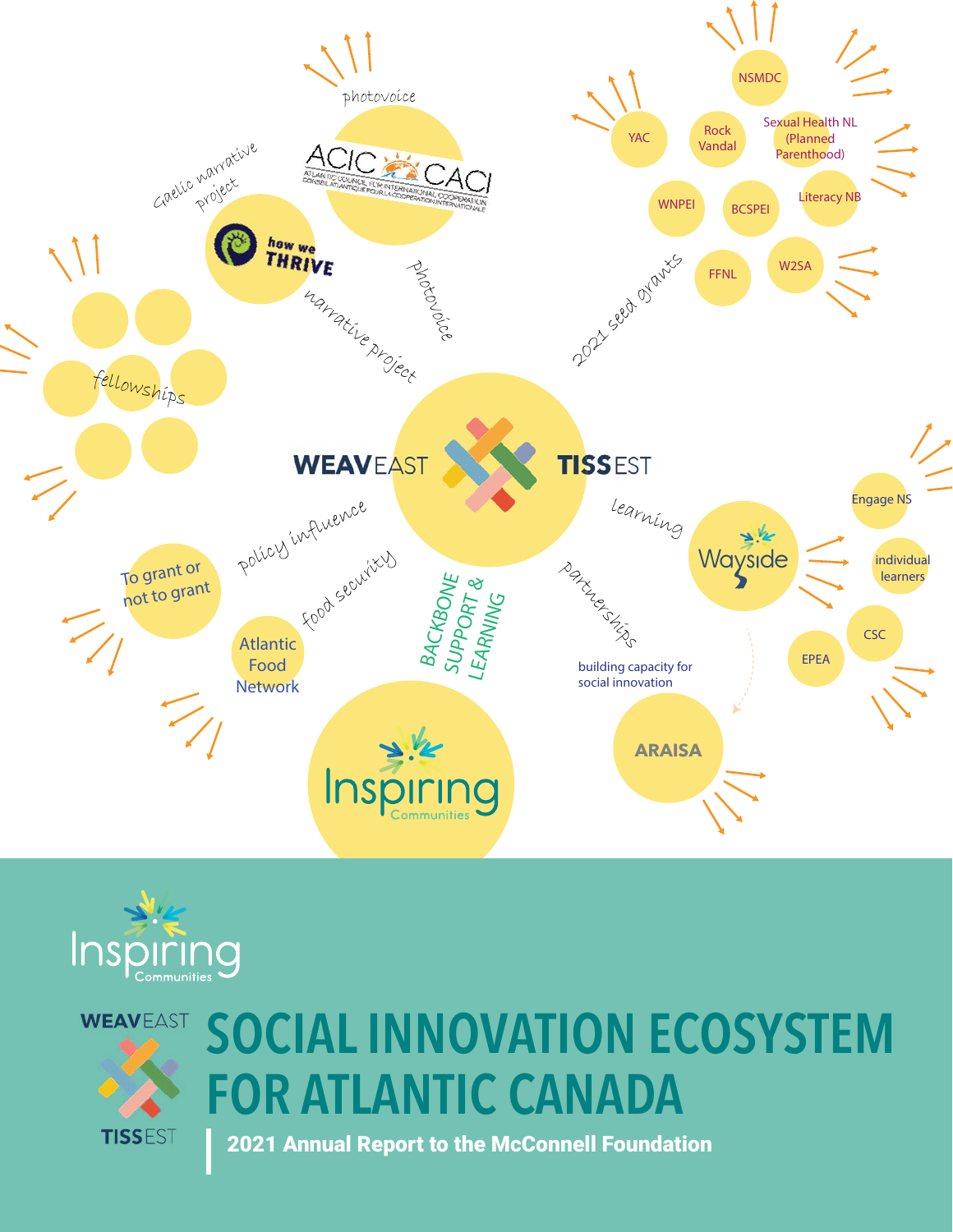

### **Land Acknowledgement**

in Mi'kma'ki, the ancestral and unceded homeland of the Mi'kmaq and Wəlastəkwiyik (Maliseet) We respectfully acknowledge that it is our privilege to gather, in Atlantic Canada, in large part Peoples, and in Newfoundland, the home of the Beothuk People, as well as, in Labrador, the land of the Inuit of Nunatsiavut and NunatuKavut and the Innu of Nitassinan. Many of us are settlers on these lands. Together, we strive for respectful partnerships with all the peoples of this region as we search for collective healing and true reconciliation and honour this beautiful land together. *(Adapted from the CAUT Guide)*

#### **Acknowledgements**

We'd like to thank everyone who contributed to the journey of the Atlantic Canada Social Innovation Ecosystem and WeavEast in 2021 including:

Wayside pioneers: Sera Thompson, Jenn DeCoste, Alan Sloan, Dr. LeQuita H. Porter, Omolara Ogunbosi, Hailey Vidler, Catherine Hart, Annika Voltan, Sharon Alexander, Emma Beukema, and Seana Jewer.

Innovation leaders: Sobia Ali-Faisal, Nikki Baldwin, Karen Berglander, Sarah Crocker, Kate Dempsey, Megan Dorrell, Nina Elliott (The Rock Vandal), Julia Feltham, Sarah Ferber, Kevin Gallant, Alana Hunt, Jillian Kilfoil, Moashella Shortte, Josh Smee, Julie Smith, Tamara Steele, John R. Sylliboy, Tara Taylor, Ryan Veltmeyer, Christel Walsh, Jim Ward, and Kehisha Wilmot.

Staff members: Miranda Cobb, Olusegun Osunrinde, Tyler Colbourne, Charlene Boyce, and Louise Adongo.

Our warmest thanks to the original cohort of Weaveast Fellows, and everyone who has attended and participated in our convenings, shared opportunities, inspiration and thoughts with the community and engaged in the work of weaving. And our sincere gratitude to those who are gathering energy to lead the next chapter in the Atlantic Canadian Social Innovation Ecosystem.

*Map is from a 2018 Spring Garden Archaelogical Report by Davis MacIntyre & Associates, adapted from the Confederacy of Mainland Mi'kmaq, 2007.*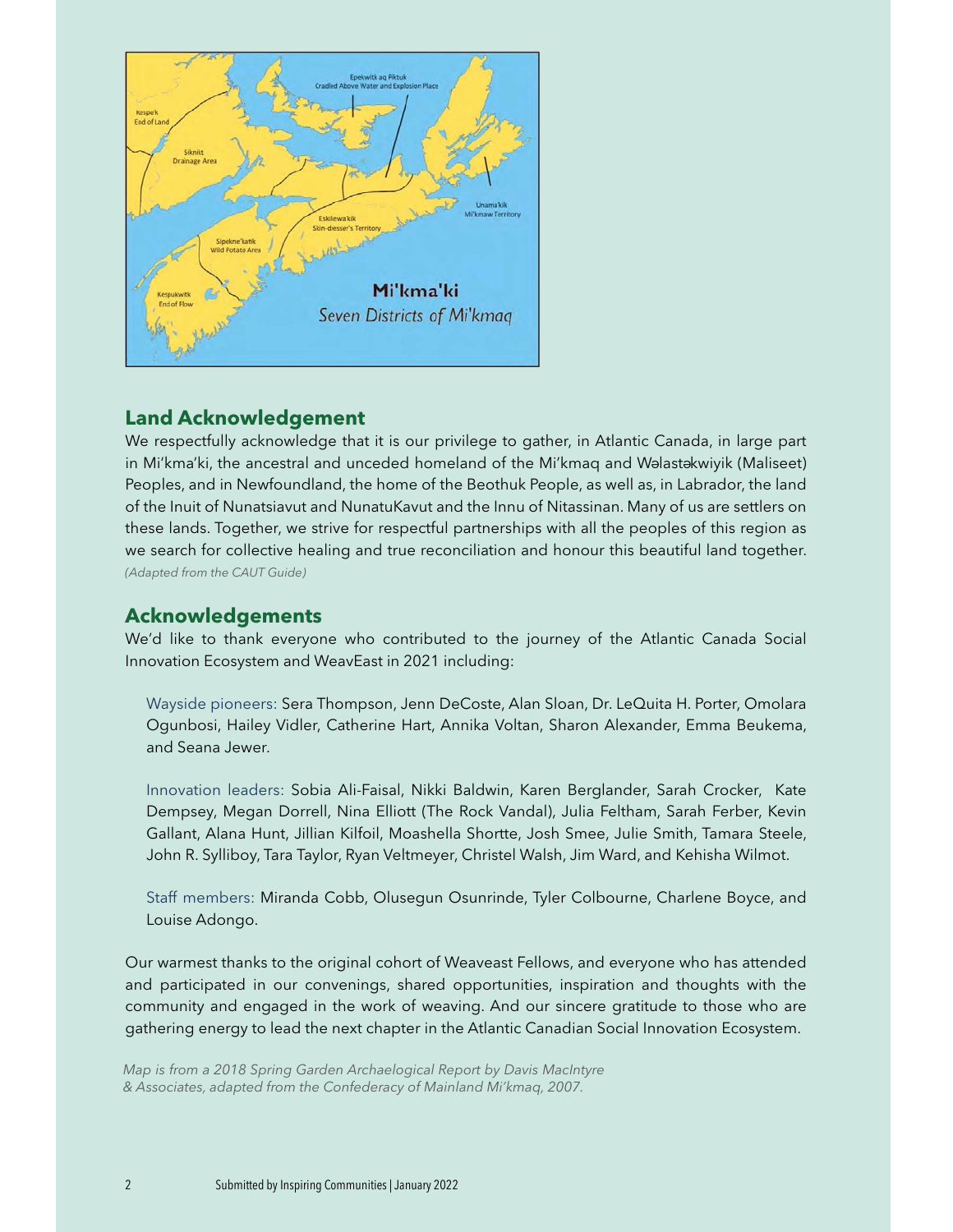# **TABLE OF CONTENTS**

#### 4 ............ [Introduction](#page-3-0)

5 ............ [2021 Year in Review: Prototyping](#page-4-0) **[Wayside](#page-4-0)** [Wayside Playspaces & WeavEast Convenings: Open Spaces](#page-4-0) [Sharing Learnings-Blog](#page-5-0) [Social Innovation Policy Project: Arts Funding](#page-5-0) [WeavEast Project Funding, Round 2 & Changemakers Circle](#page-5-0) [ARAISA](#page-7-0)

#### 9 ............ [Closing Remarks](#page-8-0)

About the cover: *This is an artistic representation of the extending, rippling impact that the WeavEast initiative has had. It reflects the effects we have witnessed with social innovation outcomes being passed along through the reach of our various prototypes and explorations.* 

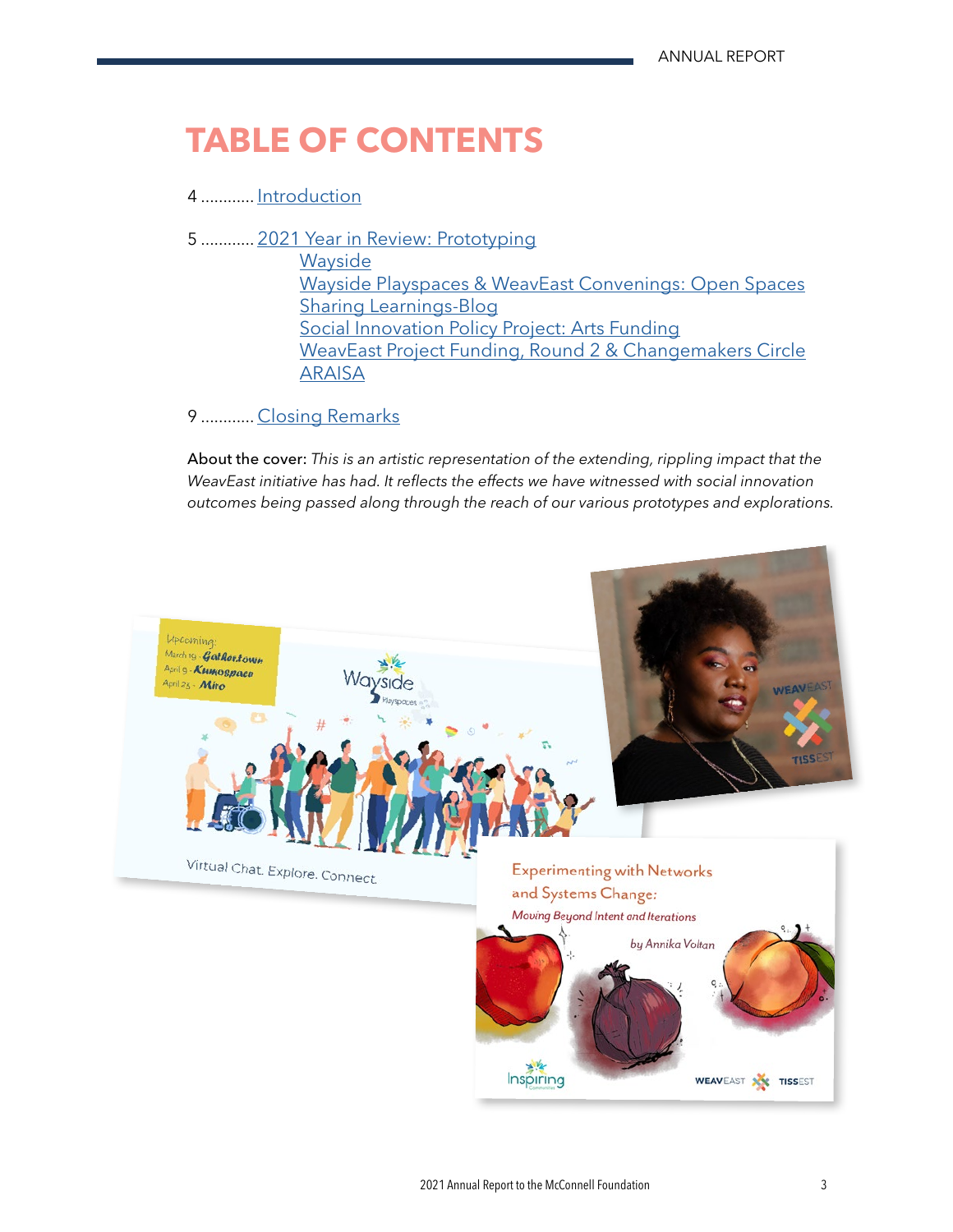### <span id="page-3-0"></span>**1 INTRODUCTION**

Social innovation is not new, but Weaveast's original vision of a democratic network of changemakers felt fresh and inspiring in 2019. It was founded to demonstrate the power of a non-hierarchical, collaborative network built on trusted relationships.

This was the ship that set out. The storms and shoals it encountered along the way are well documented in a series of blog posts we have gathered from various leaders and participants involved. <u>[A review of these posts can be found o](https://inspiringcommunities.ca/2021/11/19/lessons-in-weaving-a-network-2/)n the Inspiring Communities</u> blog.

In 2021 our main focus has been both testing the strength of the relationships established and fostering new roots, while harvesting learning from a new cohort of seed grant recipients. We approached the promotion of these seed grants with a humble awareness of our failure to reach some of the communities we had hoped to in the past. A proactive approach resulted in a more diverse community representation in the cohort: Black, Indigenous, French and English, and 2SLGBTQIA++ people were brought into the circle. There were projects from each Atlantic province and a broad set of work. In keeping with the relational basis the network called for, we personally responded to each applicant who wasn't chosen and sought to connect them with other resources where possible.

WeavEast has been many things in this short three year journey, and the main thing it has been is educational. We are happy to share the lessons we have learned in weaving an iteration of this network, and from the many people it has brought us into contact with.

#### **LEGEND**

Look for the following icons throughout the report to see highlights of our learnings, challenges, successes and impacts.

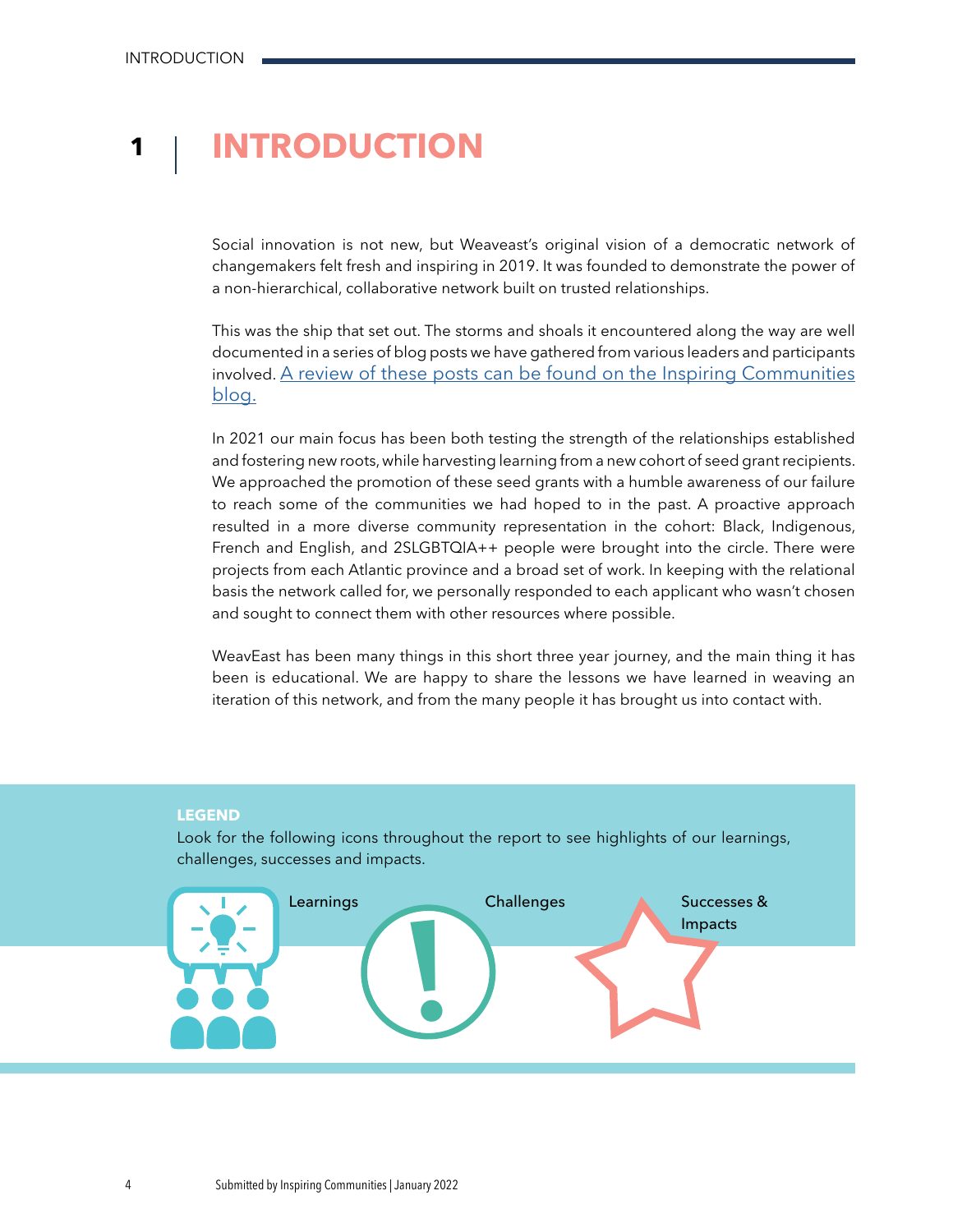## <span id="page-4-0"></span>**2 2021 YEAR IN REVIEW: PROTOTYPING**

#### **Wayside**

Wayside came to Inspiring Communities as an opportunity for the WeavEast network to benefit from an online space designed for changemakers. It responded to two challenges: COVID-19 and the geographic distances that made in-person meeting costly and challenging pre-pandemic.

After 2020's soft launch with two courses (*The Art of Collaboration* and *Hosts' Table*), Wayside formally launched in February 2021 with a *Course in Mindfulness*. We also had video assets for a course on systems thinking, which required some redevelopment to be offered as an open course; and we had plans to re-run The Art of Collaboration.

We bolstered Wayside with updated social functionality and a more user-friendly 'groups' feature. We seeded discussions and made easy ways for members to find each other. Through partnerships, we examined other ways the platform could contribute to the innovation ecosystem. For example, we hosted: a [public speaking course](https://inspiringcommunities.ca/2021/02/23/public-speaking/) intended to build confidence in the African Nova Scotian Community (with the East Preston Empowerment Academy); discussions for The Big Meet Up [\(with Engage NS, who shared their](https://inspiringcommunities.ca/2021/06/07/what-we-learned-conversations-about-quality-of-life-in-nova-scotia/)  [learnings\)](https://inspiringcommunities.ca/2021/06/07/what-we-learned-conversations-about-quality-of-life-in-nova-scotia/); and a [capacity-building course series](https://inspiringcommunities.ca/2021/05/06/poverty-reduction-through-capacity-building/) with the Community Sector Council of NS. The Developmental Evaluation course we planned was created, but then delivered via Kumospace and Jamboard, as the leadership and Board of Inspiring Communities paused Wayside work in order to establish its financial viability. Inspiring Communities undertook a review of its strategic directions over the summer of 2021 and in the fall, the Board of Directors made the hard decision to wind down Wayside.



**!**

The WeavEast community did not embrace Wayside. We learned that yet another social platform was not the key to connecting a network. Technology is a tool, not the heart; in fact, it often adds a barrier to genuine connection.

### **Wayside Playspaces & WeavEast Convenings: Open Spaces**

In December 2020 we heard loud and clear that WeavEast participants wanted more informal ways and opportunities to gather and connect.



Responding to comments that Zoom fatigue was real and technology daunting for some as the pandemic wore on, we implemented a series of informal gatherings with two goals: to explore some new tools for connecting online and to do it in a fun, playful way. We explored Gather.town, KumoSpace, whereby.com, Mural, Miro, Jamboard and [new ways to use](https://inspiringcommunities.ca/2021/03/11/how-to-host-an-open-space-session-with-zoom-and-jamboard/)  [Zoom.](https://inspiringcommunities.ca/2021/03/11/how-to-host-an-open-space-session-with-zoom-and-jamboard/) Participants shared glowing feedback about the meaningful connection, new friends and laughter-filled explorations of new tools.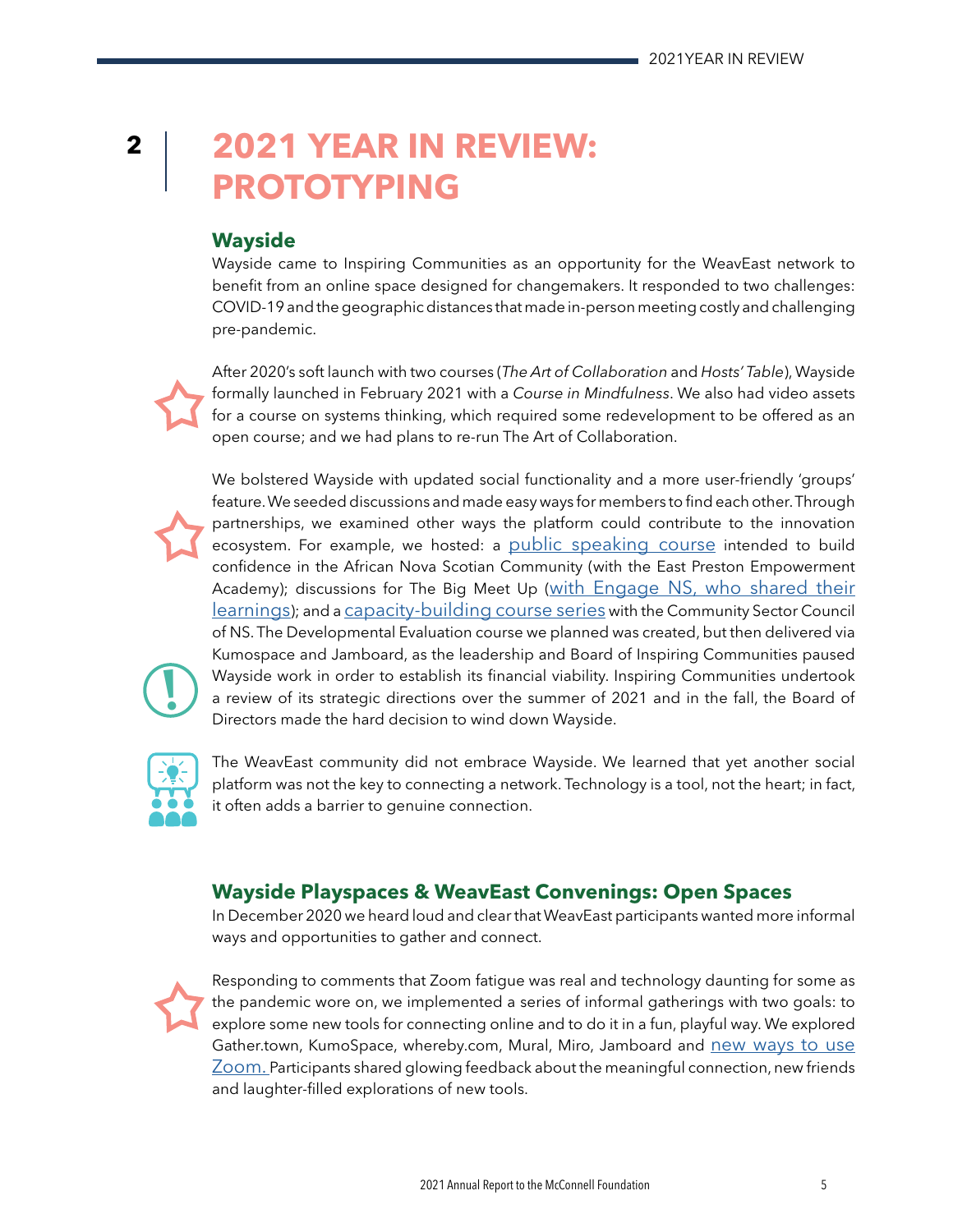<span id="page-5-0"></span>Riding on the success of Playspaces, we subsequently offered a monthly virtual gathering using Open Space Technology where participants set the agenda for discussion. This was co-hosted by original WeavEast Fellow Julia Feltham to begin to assess whether there was appetite to continue WeavEast beyond the funded project housed by Inspiring Communities. While there were several lively discussions, notably one that dove into the idea of what a light, sustainable infrastructure for social innovation might look like, overall the attendance dropped steadily and interest waned.



Maintaining connections solely through online spaces required sustained energy from the centre, and it proved challenging to spark interest to ignite the periphery. With no funded projects or resources involved, connecting is less prioritized. We hope the dormant connections that were forged may be reactivated in the future when needs arise.

#### **Sharing Learnings - Blog**



In order to honour the original vision of WeavEast as an entity apart from Inspiring Communities, and to make our learnings more accessible to a wider audience, we transported all the blog posts from [WeavEast to the Medium platform.](https://weaveast.medium.com/) With the Weaveast site and social media shut down, this offers an ongoing presence to the community, and leaves open the possibility of others contributing in the future.

#### **Social Innovation Policy Project: Arts Funding**



An African Nova Scotian filmmaker and social innovator, Tara Taylor picked up the torch of the Policy Project awarded in 2020's WeavEast funding round that hadn't gained traction. The project examined the state of arts funding in Atlantic Canada for communities of colour. The findings include that while there are many funding opportunities, there is a small pool of regular recipients; it's hard for new or emerging artists or organizations to get funding; and BIPOC are disproportionately excluded. [A series of recommendations in the final](https://weaveast.medium.com/to-grant-or-not-to-grant-pt-3-90c4436f32ca)  [report](https://weaveast.medium.com/to-grant-or-not-to-grant-pt-3-90c4436f32ca) include being intentional in targeting funding and dividing the processes for vetting large and small awards.

#### **WeavEast Project Funding, Round 2 & Changemakers Circle**



A highlight of the 3 year journey, we were successful in achieving our intentions for a second seed funding round, including:

- Funding a mix of large, cross-region projects and smaller place-based projects.
- A targeted approach through partners to reach BIPOC and other marginalized communities.
- Monthly 'Changemakers Circle' sessions bringing together project leads to share learnings and support, and build new cross-Atlantic alliances.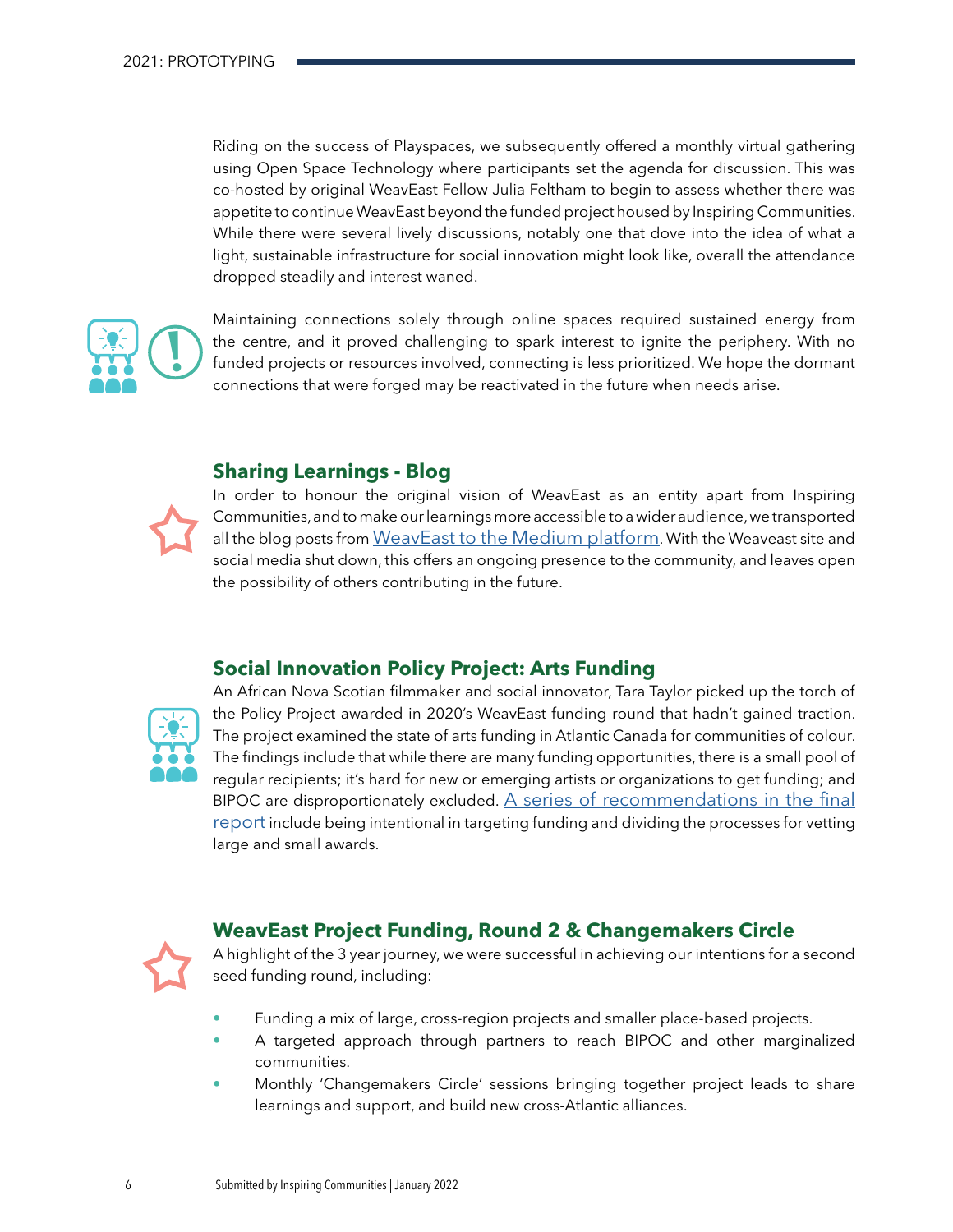Project topics ranged from 2SLGBTQIA++ health through art, climate change mitigation infrastructure, food action, literacy and researching racism. Facilitated 'Changemakers Circle' sessions allowed new relationships to blossom and provided much-needed connection during COVID-19. We aimed to weave connections among these organizations that might spark further creative collaborations in the future. One unintended outcome experienced by grantees was 'breathing space' – a place to collectively decompress and feel solidarity about the pressures and burnout of the sector (i.e., front-line innovative non-profits).

[Find brief descriptions of each of the funded projects here](https://inspiringcommunities.ca/2021/09/14/9-inspiring-social-innovation-projects-funded/) and a sample [Jamboard from our final reflective Changemakers Circle](https://jamboard.google.com/d/1zOIZeKSBK7wwidXPzXpUkkYqGqw2RaAI9LOsc58zpKQ/edit?usp=sharing).



**What we learned** about how to support innovation through small grants:

Keep it simple, minimize administrative burden. We streamlined the proposal process, kept parameters to a minimum, and created more inclusive/accessible opportunities. This kept the focus on the people, learning and the work, not reporting.

Flexible budget. The dollars weren't tied to specific items. This allowed teams to be responsive and adaptive.

Short & flexible timeline. A quick turnaround from proposal to start of grant allowed the work to be timely and relevant. A short yet open-ended timeframe encouraged prototyping and experimentation.

Broad framing. Instead of targeting the grant subject, we used the WeavEast priorities as broad frames. This allowed innovation to shine, instead of organizations trying to contort into boxes for the money.

**Risk tolerant & meandering.** Allowing space for the meandering work of relationship building, exploring new ideas and partnerships is necessary for innovation. It allows for course change and pivots, and creates breathing room around the project-based work. This is rarely funded because it requires minimizing the focus on outcomes/outputs.

Foster connection & collaboration. Minimize competition. Having a stand alone grant removed the competitive experience of "trying to get the next grant in the series." By requiring grantees to attend gatherings, build relationships, share resources, ask for support, and co-learn, attached importance to these precursors of collaboration.

Reflection & developmental evaluation. We gave space to reflect on and learn about the work, which helped grantees increase clarity and find the golden nuggets.

**Being human & joyful.** We consciously worked to set a tone that welcomed the whole person, that recognized the challenges of the sector and welcomed the struggle. We employed facilitation tools from the Art of Hosting, Liberating Structures and Deep Democracy to support meaningful conversations led by the energy of the group.

*Except for the short timeline, most of these reflect our experience of using the McConnell funding provided for WeavEast.*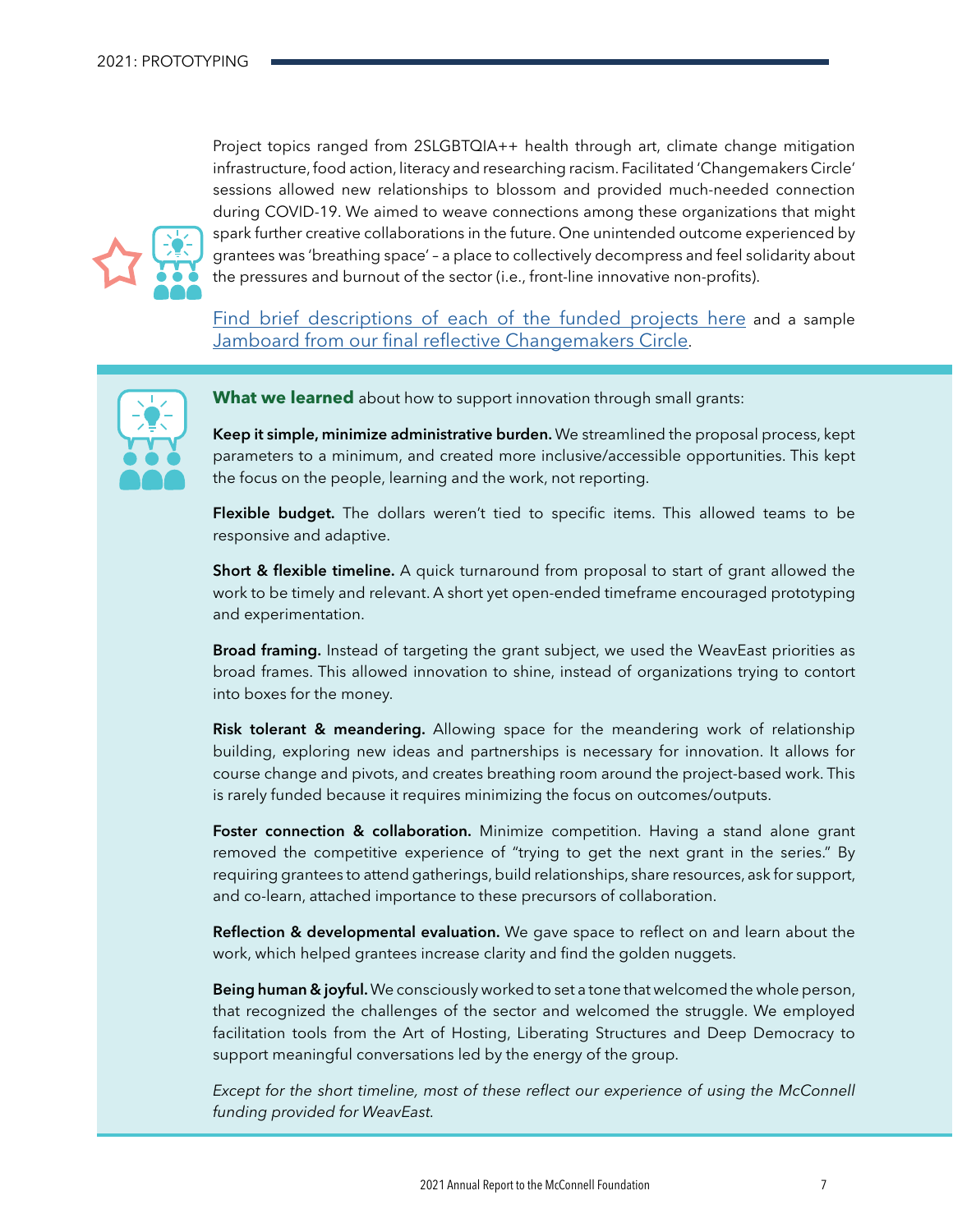#### **Significant impacts of this seed grant process** as shared by grantees:

<span id="page-7-0"></span>

• *Getting to do good work:* Projects happened that wouldn't otherwise; scaling up existing work; exploring technology that leapfrogged many elements of the work; and keeping impactful projects going.

- *Connection & new relationships to others in innovation:* "Being able to see my experience reflected"; "seeing myself in the innovation landscape for the first time."
- *Solidarity & support:* Getting to ask for help, offer help and be supported, and feeling less isolated.
- *Breathing room:* Building new relationships, exploring new areas, being creative; to pause, reflect and celebrate the good work.
- *Justification for innovation:* Getting an 'innovation' grant brings legitimacy to innovative work to Boards and colleagues.
- *Feelings of abundance* through being well resourced.
- *Feeling uplifted & energized* through the Changemaker Circle sessions.
- *Ideation & co-learning:* Getting to socialize ideas and brainstorm; learning Kumospace, a new gathering platform; and learning new facilitation tools for problem-solving.
- *Leveraging larger funding sources:* One project created two large partnership proposals to shop around; and another went on to receive \$50,000 from the Canada Council.

#### **ARAISA Partnership**

Atlantic Region Association of Immigrant Serving Agencies (ARAISA) staff had participated in The Art of Collaboration, a course offered to WeavEast and other changemakers via Wayside. Through this, a relationship was forged.  $ARAISA$  then approached Inspiring Communities to co-create a service delivery project for immigrant-serving agencies and apply for funding from Immigration, Refugee, and Citizenship Canada.



A three-year project proposal aligned with WeavEast goals resulted, focused on learning and experimentation through Social Research, Development, and Innovation practices. The project was funded and began in November of 2021.

McConnell resources allowed for the creation of this project and lessons learned from WeavEast related to prototyping, communications, network building, and community seed grants will be applied. This work will leverage relationships with changemakers throughout Atlantic Canada created through WeavEast, with intended positive impacts for newcomer, immigrant, and refugee-serving organizations and stakeholders in Atlantic Canada.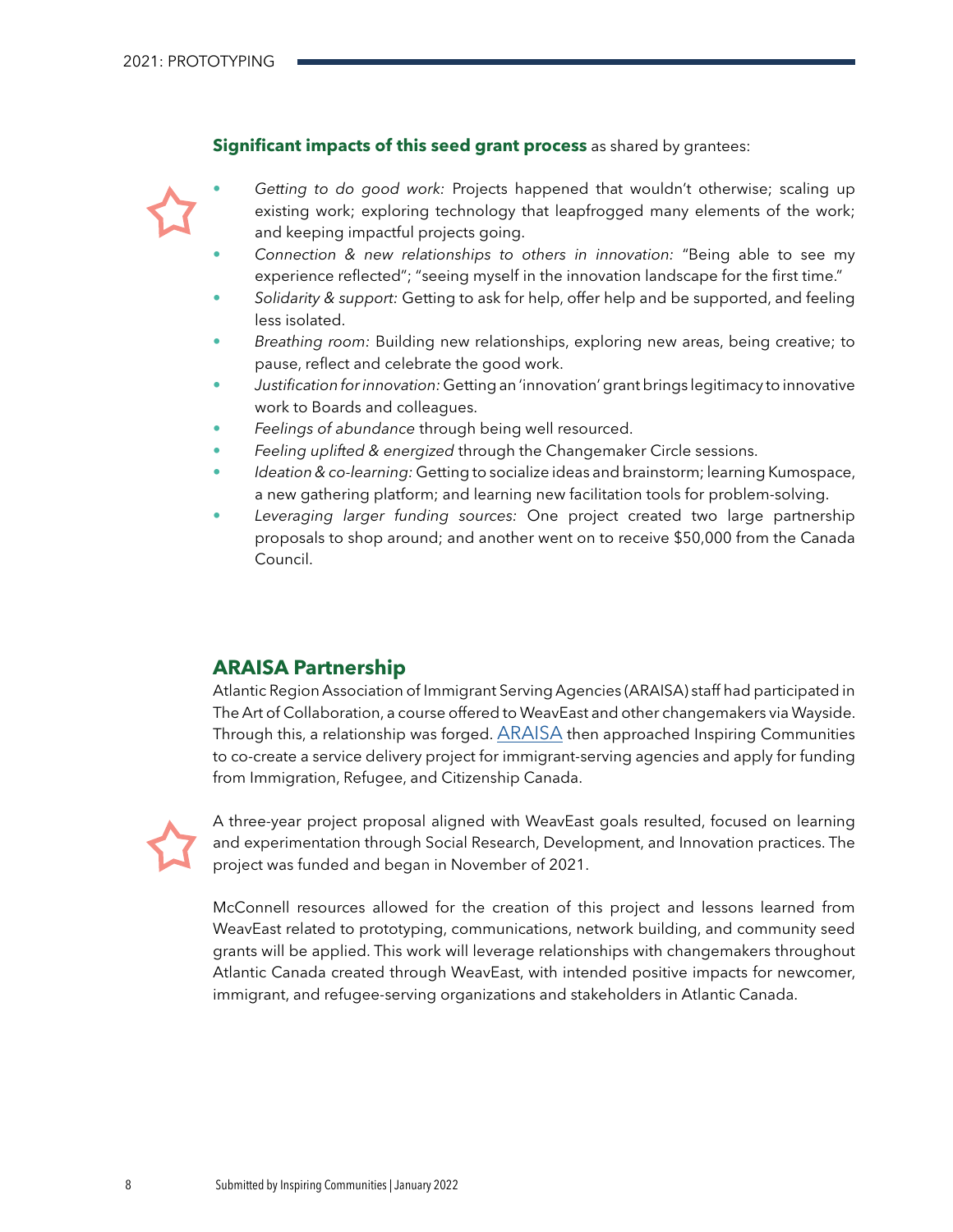#### <span id="page-8-0"></span>**Closing Remarks**

Inspiring Communities is an intermediary organization, and as such, it plays a different role at the various layers of systems change: local and downstream in specific communities; upstream in relationships across sectors; and more broadly across geographies and cross cultural intersections.

WeavEast was fertile ground for us to experiment and learn about when, how, with what, and by whom, changemaking happens. We have learned elements of this from everyone involved: the community grantees, the initial funding applicants and all staff, advisors and volunteers along the way. We embrace, appreciate and will benefit from this learning in our future endeavours in transformational change. Going forward, we remain committed to growing the network of changemakers and social innovators in our region as the Atlantic Node of Social Innovation Canada.

More about Intermediary Organizations: [The Important Role of Intermediaries in Collective Impact Work.](https://www.collectiveimpactforum.org/sites/default/files/The%20Important%20Role%20of%20Intermediaries%20in%20Collective%20Impact%20Work.pdf)

\_\_\_\_\_\_\_\_\_\_\_\_\_\_\_\_\_\_\_\_\_\_\_\_\_\_\_\_\_\_\_\_\_\_\_\_\_\_\_\_\_\_\_\_\_\_\_\_

More about Transformational Catalysts: [Weaving Transformational Change for a Flourishing World for All.](http://www.cadmusjournal.org/article/volume-4/issue-4/transformational-catalysts)